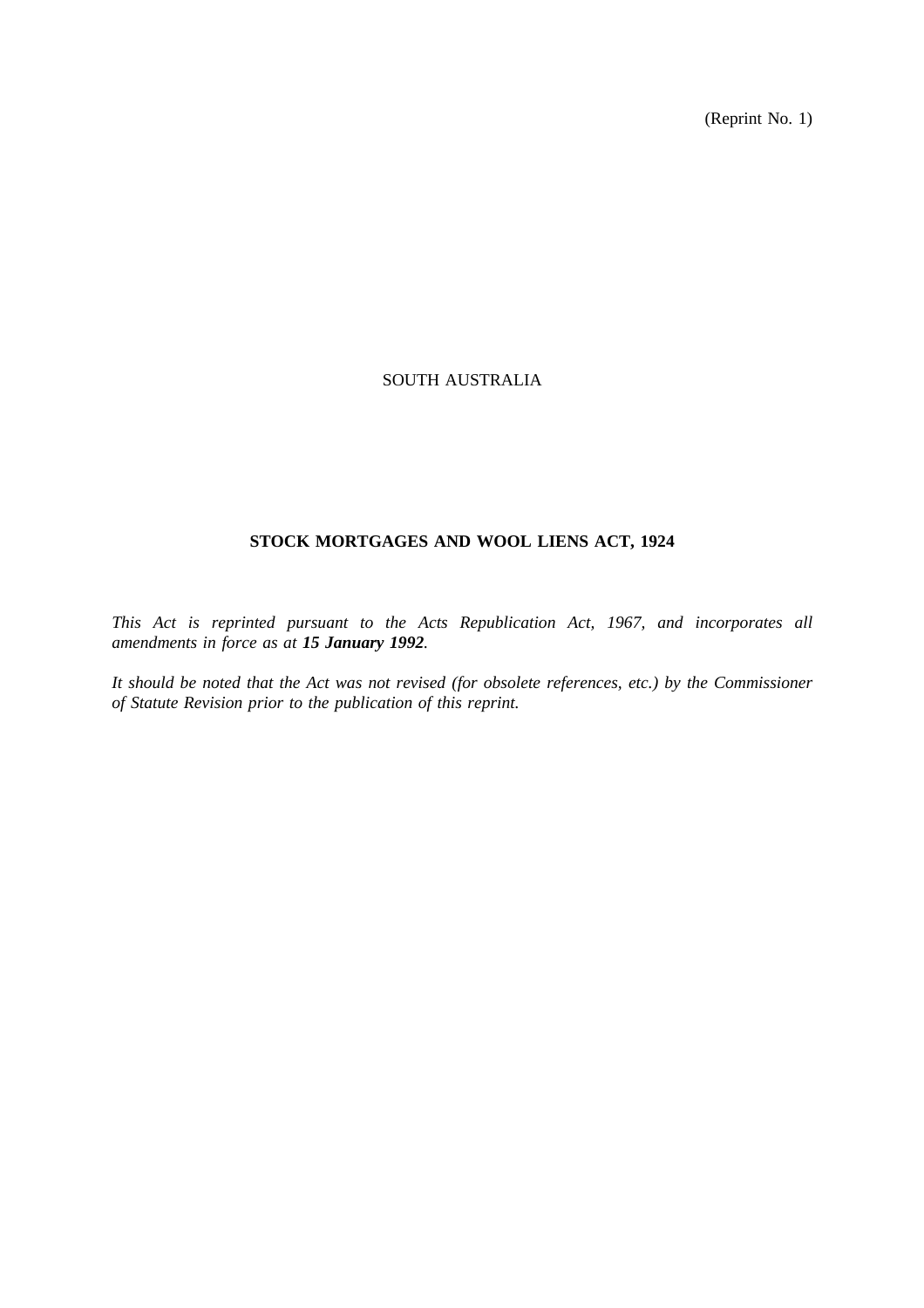# **SUMMARY OF PROVISIONS**

#### Section

- 1. Short title
- 2. Incorporation with Act No. 389 of 1886
- 3. Commencement
- 4. Interpretation

#### *Stock Mortgages*

- 5. Stock mortgages
- 6. Stock to include increase of stock, etc.
- 7. How stock to be described in mortgage
- 8. Advances without limit may be made under mortgage in certain cases
- 9. Security may not be given without consent to third party over wool of mortgaged sheep
- 10. Mortgage may provide for mortgagee to have wool from mortgaged sheep
- 11. Mortgagor may sell mortgaged stock in the ordinary course of business
- 12. Contents of stock mortgage
- 13. Bill of sale may include limited number of horses and cattle

#### *Preferable Liens on Wool*

- 14. Owner of sheep may grant preferable lien on wool
- 15. Wool to continue subject to lien notwithstanding subsequent sale or mortgage
- 16. Lienee may take possession and shear sheep subject to the lien if lienor neglects to do so

#### *Miscellaneous Provisions Relating to Stock Mortgages and Preferable Liens on Wool*

- 17. Stock mortgages and wool liens not protected on insolvency in certain cases
- 18. Implied covenants in stock mortgages and agreements for wool liens
- 19. Other implied covenants in stock mortgages and agreements for wool liens
- 20. Meaning of "abbreviated expressions"<br>21 Covenants to be several as well as ioi
- 21. Covenants to be several as well as joint 22. Covenants to bind executors
- 22. Covenants to bind executors<br>23. Execution
- **Execution**
- 24. Attesting witness
- 25. Certain provisions of Bills of Sale Act to apply to mortgages and agreements for liens

#### *Consequential Amendments of The Bills of Sale Act, 1886*

- 26. Amendment of Bills of Sale Act, 1886, s. 2—Definition of "bill of sale"
- 27. Amendment of Bills of Sale Act, 1886, s. 2—Definition of "personal chattels"
- 28. Amendment of Bills of Sale Act, 1886, s. 9—Contents of bill of sale
- 29. Amendment of Bills of Sale Act, 1886, s. 10—Property assignable<br>30 Repeal of Bills of Sale Act, 1886, s. 32 and of Ordinance No. 4 of
- 30. Repeal of Bills of Sale Act, 1886, s. 32 and of Ordinance No. 4 of 1855-6—Preferable liens on wool
- Amendment of Bills of Sale Act, 1886—First Schedule

## **SCHEDULES**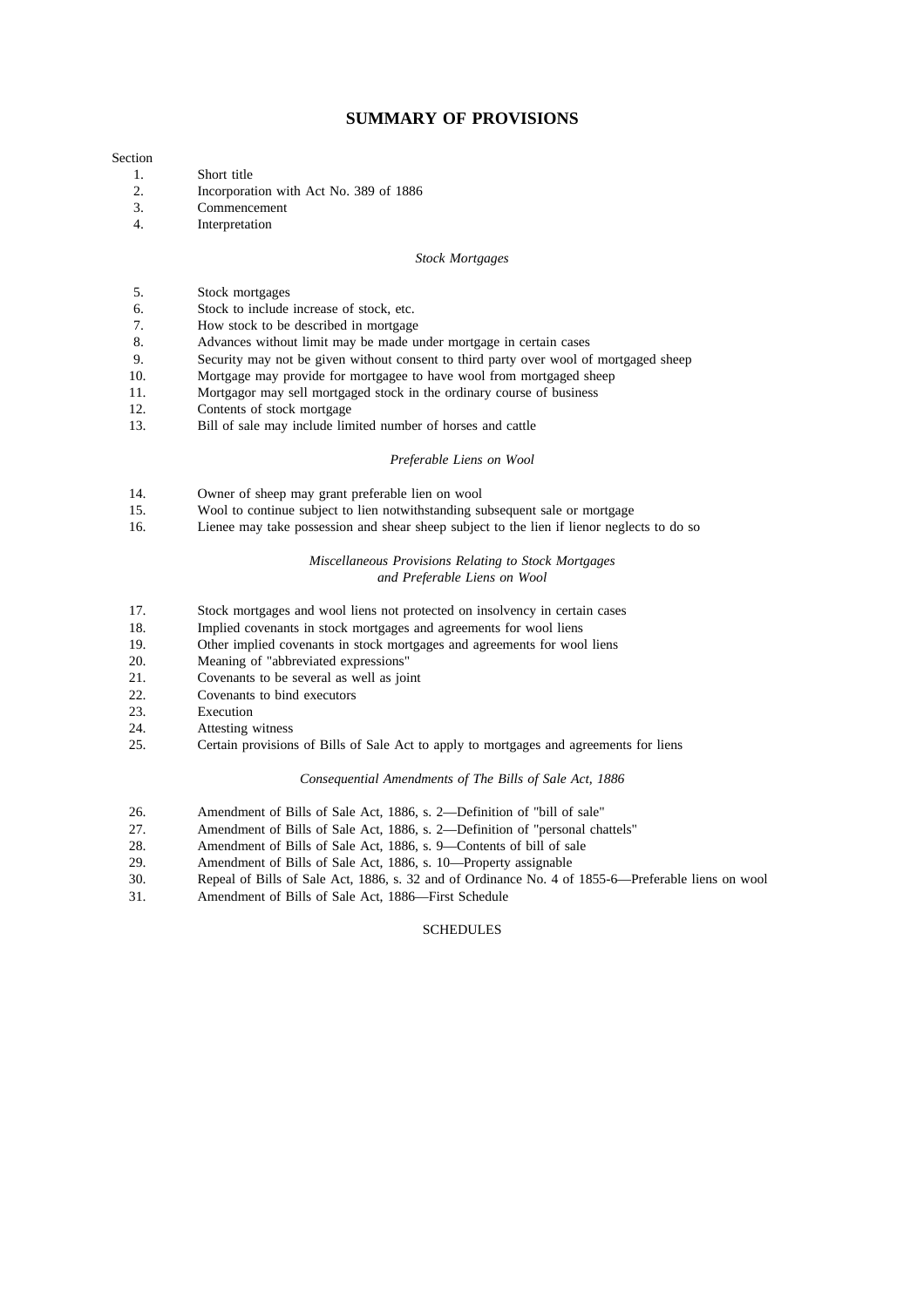# **STOCK MORTGAGES AND WOOL LIENS ACT, 1924**

being

Stock Mortgages and Wool Liens Act, 1924, No. 1649 of 1924 [Assented to 24 December 1924]<sup>1</sup>

as amended by

Statute Law Revision Act, 1935, No. 2246 of 1935 [Assented to 19 December 1935]

Statutes Amendment (Miscellaneous Metric Conversions) Act, 1975, No. 32 of 1975 [Assented to 3 April 1975]<sup>2</sup> (as amended by Statute Law Revision Act (No. 2), 1975, No. 118 of 1975)

Statute Law Revision Act (No. 2), 1975, No. 118 of 1975 [Assented to 4 December 1975]

Stock Mortgages and Wool Liens Act Amendment Act, 1983, No. 115 of 1983 [Assented to 22 December 1983]<sup>3</sup>

*Note: Asterisks indicate repeal or deletion of text. For further explanation see Appendix.*

- <sup>1</sup> Came into operation 1 January 1925: s. 3.<br><sup>2</sup> Came into operation 15 January 1976: Cam
- <sup>2</sup> Came into operation 15 January 1976: *Gaz*. 15 January 1976, p. 174
- <sup>3</sup> Came into operation 10 May 1984: *Gaz*. 5 April 1984, p. 841.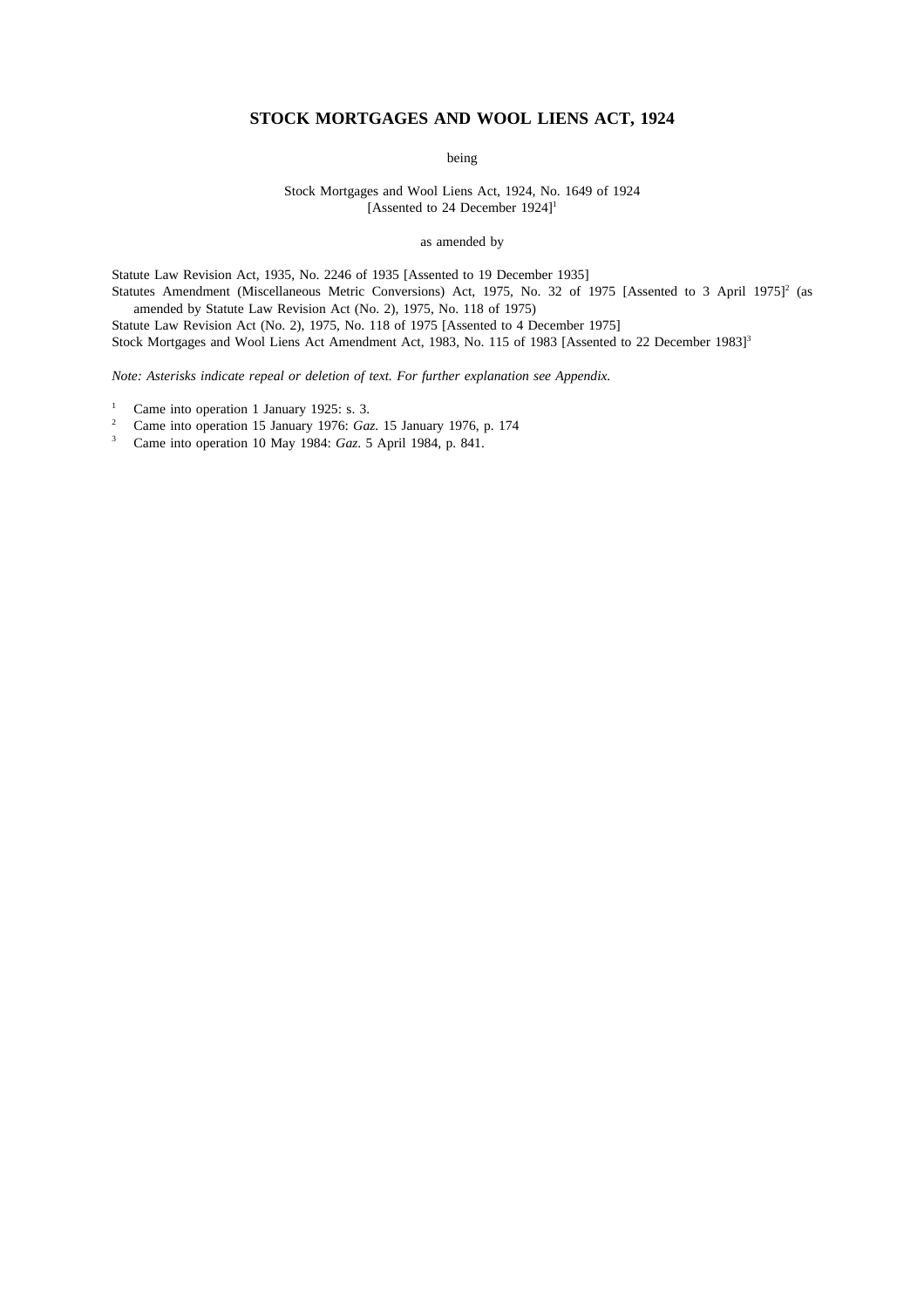**An Act to make better provision with respect to security taken over live stock and wool, and to make certain consequential amendments to The Bills of Sale Act, 1886, and for other purposes.**

BE IT ENACTED by the Governor of the State of South Australia, with the advice and consent of the Parliament thereof, as follows:

# **Short title**

**1.** This Act may be cited as the *Stock Mortgages and Wool Liens Act, 1924*.

# **Incorporation with Act No. 389 of 1886**

**2.** This Act is incorporated with *The Bills of Sale Act, 1886*, and that Act and this Act shall be read as one Act.

#### **Commencement**

**3.** This Act shall come into operation on the first day of January, 1925.

#### **Interpretation**

**4.** In this Act—

"lienee" means the person entitled by virtue of a registered agreement to a preferable lien on wool, and includes his executors, administrators, and assigns:

"lienor" means the person giving by means of a registered agreement a preferable lien on wool, and includes his executors, administrators, and assigns:

"mortgagee" means the person to whom a stock mortgage is given, and includes his executors, administrators, and assigns:

"mortgagor" means the person giving a stock mortgage, and includes his executors, administrators, and assigns:

"stock" includes sheep, cattle, horses, pigs, goats, camels, mules, and donkeys.

# *Stock Mortgages*

## **Stock mortgages**

**5.** Every mortgage of stock made *bona fide* and for valuable consideration in the form in the first schedule to this Act and duly registered in the general registry office at Adelaide within sixty days from the date thereof shall be valid in law to all intents and purposes, whether the money secured by the said mortgage is payable presently or not, and notwithstanding that the mortgaged stock are not delivered over to the mortgagee but remain and continue in every respect, as theretofore, in the possession, order, and disposition of the mortgagor, and though the mortgagor afterwards takes the benefit of any law for the time being in force in South Australia for the relief of insolvent debtors.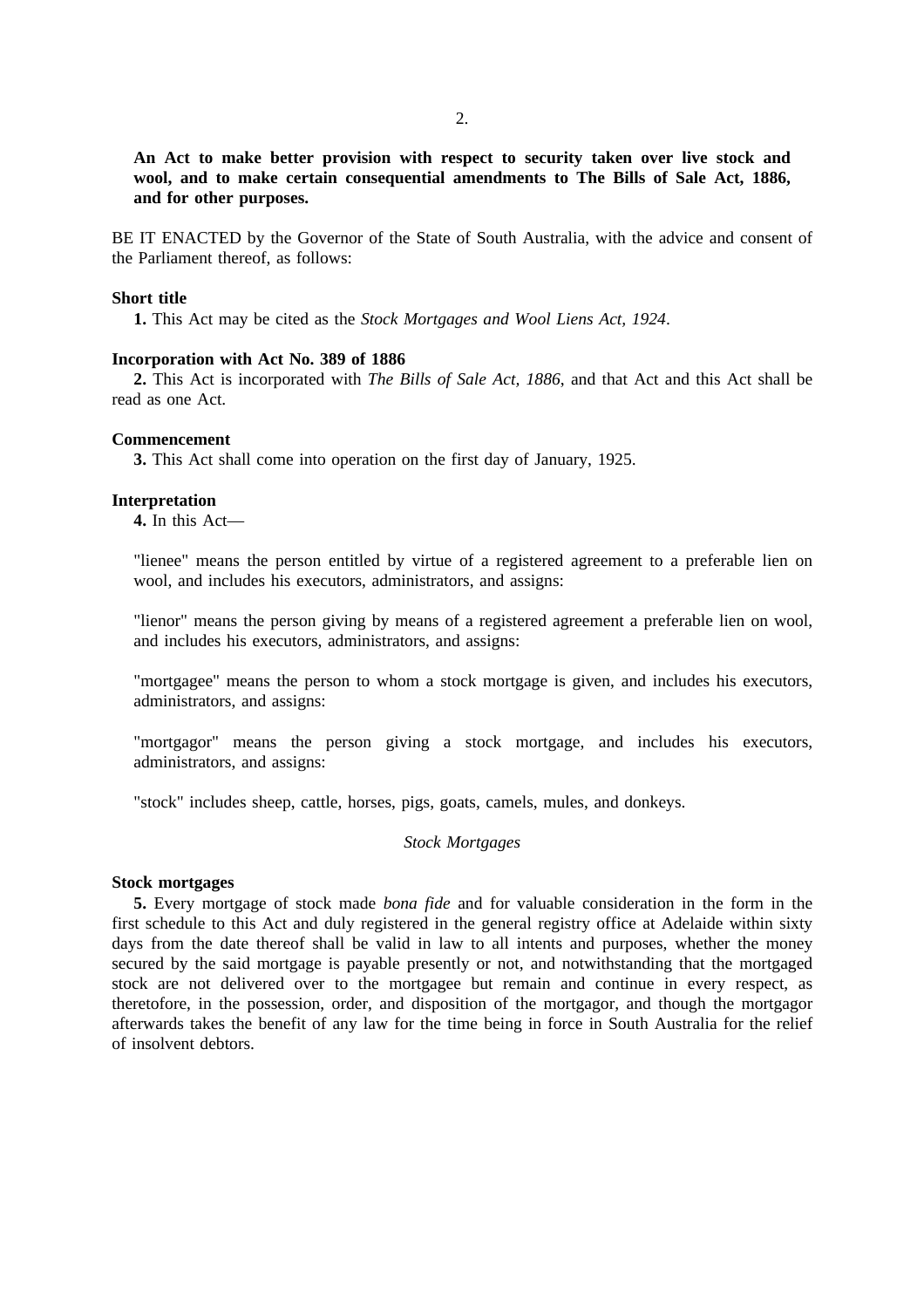#### **Stock to include increase of stock, etc.**

**6.** A stock mortgage shall, unless the contrary is expressed therein, be deemed to include not only the stock comprised therein, but also the natural increase of such stock, and all stock of every kind (whether of the classes described in the mortgage or not) the property of the mortgagor branded, earmarked, or marked as specified in the mortgage, or which the mortgagor has covenanted or agreed by the mortgage to so brand, earmark, or mark, and which after the execution of the mortgage are depasturing or are on any lands or premises mentioned in the mortgage or in the schedule thereto, or any lands or premises used and worked in conjunction with or as part of the first-mentioned lands or premises, or any other lands or premises acquired or used and worked by the mortgagor in addition to or in substitution for the first-mentioned land or premises, or any other lands or premises whatsoever, whether owned or occupied or used by the mortgagor or not.

The mortgagee shall have the same legal property and right in all stock which by force of this section are deemed to be included in the mortgage as he has in the stock actually described in the mortgage or in the schedule thereto.

# **How stock to be described in mortgage**

**7.** The stock comprised in a stock mortgage shall be described or referred to therein or in the schedule thereto by some brand or brands, earmark or earmarks, or other mark or marks upon them, or shall be so described or referred to by sex, age, name, colour, or other mode of description as to be reasonably capable of identification; and the land or premises on which such stock are or are intended to be depastured or kept shall be described or mentioned in such mortgage or the schedule thereto.

# **Advances without limit may be made under mortgage in certain cases**

**8.** If a stock mortgage is taken as security for the loan of a specified sum and further advances and no maximum amount of the further advances to be secured by the mortgage is stated therein, advances may be made from time to time on the security thereof without limit as to amount and without regard being had to any repayments made by or sums credited to the mortgagor.

# **Security may not be given without consent to third party over wool of mortgaged sheep**

**9.** The mortgagor under any stock mortgage comprising sheep shall not, except with the consent in writing of the mortgagee, and then only so far as is authorized by such consent, give to any third person any security on the next ensuing clip of the wool of such sheep. Any such security given without such consent shall be void to all intents and purposes.

## **Mortgage may provide for mortgagee to have wool from mortgaged sheep**

**10.** (1) If under any stock mortgage the mortgagee is from time to time entitled to require the mortgagor to execute and give to the mortgagee a lien or other instrument by way of security over the wool growing, or to grow, upon the sheep for the time being subject to such mortgage, or be entitled to require the mortgagor to deliver to the mortgagee the wool shorn from such sheep in each year during the continuance of such mortgage, then and in such case the mortgagee shall, during the subsistence of the registration of such mortgage, be deemed, notwithstanding the provisions of sections 14 and 15 of this Act, to possess a preferable lien over each clip in the same degree and manner as if an agreement in respect of the wool had been actually executed by the mortgagor and registered under this Act, and such lien shall have the consequences mentioned in sections 14, 15, and 16 hereof.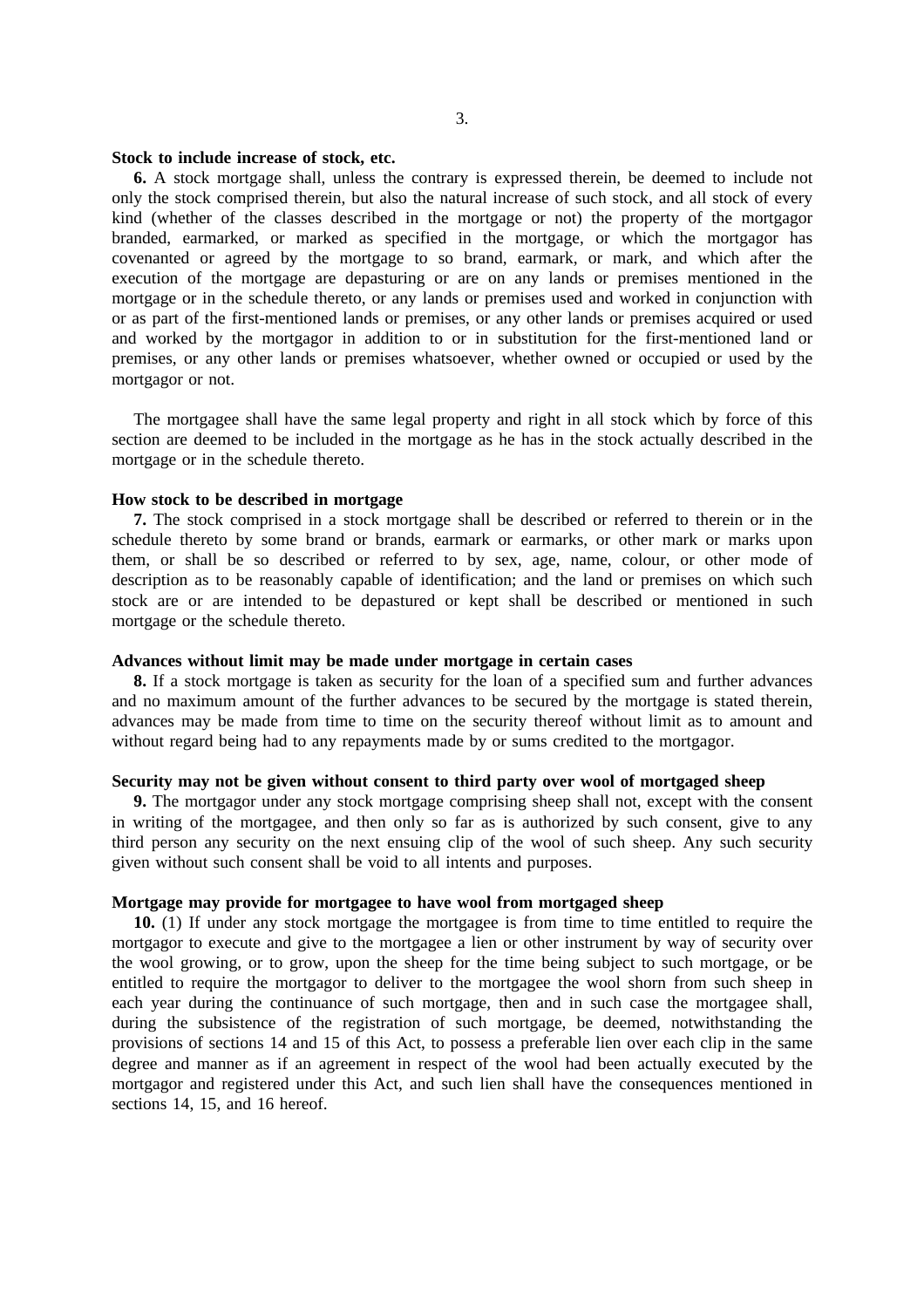(2) In every stock mortgage comprising sheep there shall be implied (unless such implication is expressly negatived) a covenant by the mortgagor to deliver to the mortgagee the wool shorn from such sheep in each year during the continuance of the mortgage.

# **Mortgagor may sell mortgaged stock in the ordinary course of business**

**11.** Any mortgagor under a stock mortgage who in the ordinary course of his business buys and sells stock may, subject to anything contained in the mortgage, from time to time, as he thinks fit, sell in the ordinary course of his business any of the stock comprised in the mortgage or for the time being subject thereto, but shall in every such case either apply the proceeds of the sale to the purchase of further stock in substitution for the stock so sold or pay the same to the mortgagee to be credited to the mortgagor's account secured by the mortgage.

# **Contents of stock mortgage**

**12.** A stock mortgage shall not be registered unless it contains or states—

- *(a)* the names of the mortgagor and the mortgagee, their residences or places of business, and descriptions: Provided that it shall be sufficient to state the names by which the mortgagor or mortgagee is usually known, and in the case of a corporation it shall be sufficient to state the corporate name with the place or one of the places where the business of the corporation is usually carried on;
- *(b)* where the consideration is for an antecedent debt or contemporaneous advance, the amount of such debt or advance;
- *(c)* a description sufficient to satisfy the requirements of this Act of the stock comprised therein; and
- *(d)* where the stock comprised therein is depastured or is intended to be depastured.

# **Bill of sale may include limited number of horses and cattle**

**13.** Notwithstanding anything in this Act, there may be included with other personal chattels in any bill of sale granted after the commencement of this Act not more than ten horses and not more than ten head of cattle.

# *Preferable Liens on Wool*

#### **Owner of sheep may grant preferable lien on wool**

**14.** (1) Any owner of sheep may, by agreement made in the form in the second schedule to this Act and duly registered in the general registry office at Adelaide within sixty days from the date thereof, grant to any person a security (hereinafter called a "preferable lien") over the wool of the next ensuing clip to be shorn from the sheep of such owner described or referred to in such agreement and then depasturing upon the lands mentioned therein.

(2) Such preferable lien shall entitle the lienee to the wool of such sheep, not only while growing, but afterwards when shorn from the sheep, and wherever such wool may be.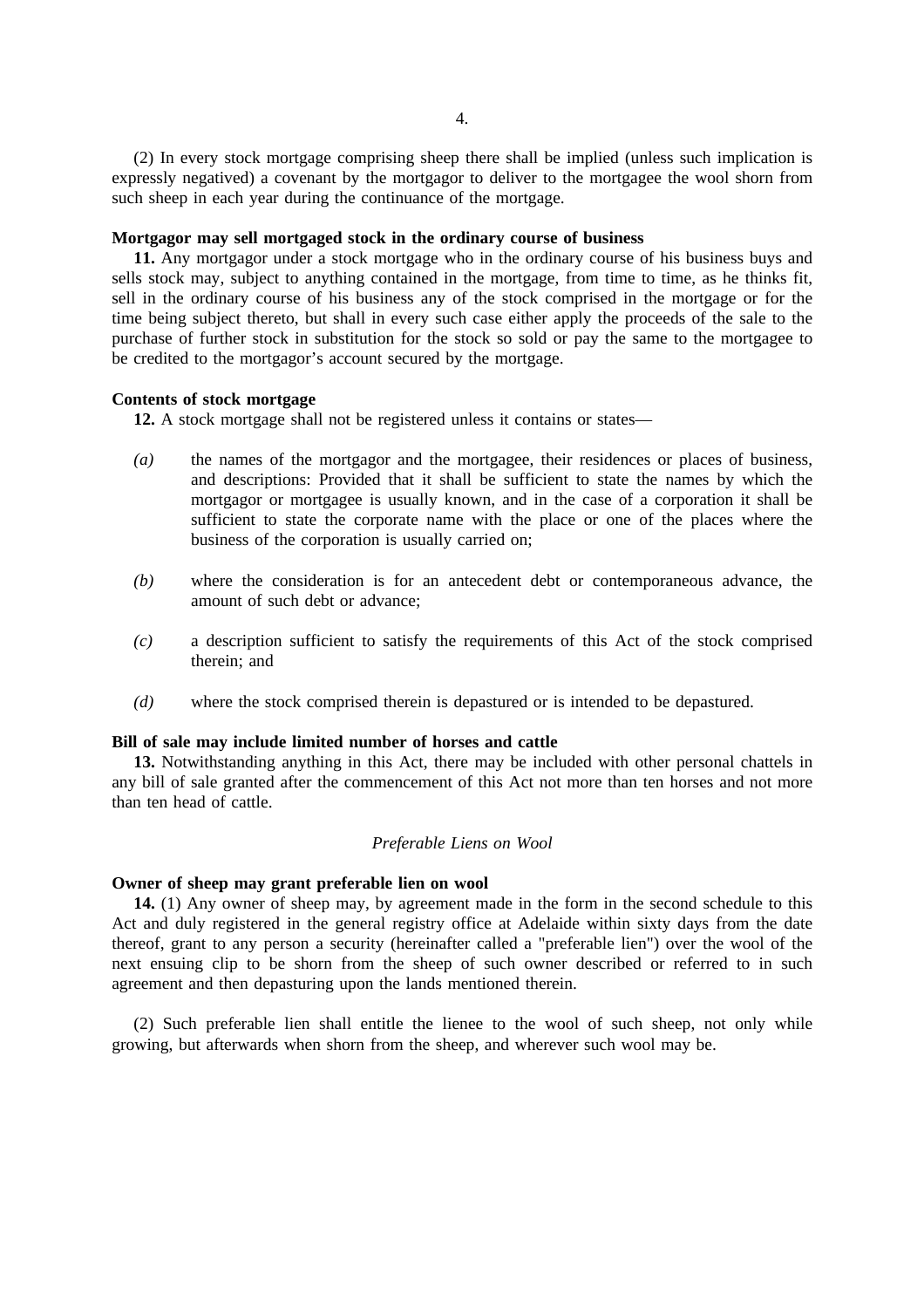### **Wool to continue subject to lien notwithstanding subsequent sale or mortgage**

**15.** A subsisting registered preferable lien shall not be in any way extinguished, suspended, impaired, or otherwise prejudicially affected by any subsequent sale, bailment, mortgage, or other disposition or encumbrance whatsoever of or affecting the sheep referred to in the registered agreement conferring such preferable lien, nor by the subsequent insolvency of the lienor, but shall be as valid and effectual to all intents and purposes whatsoever against any subsequent purchaser, bailee, mortgagee, encumbrancee, or other claimant, or possessor of such sheep, or against the assignee or trustee in insolvency of the lienor, as it is against the lienor.

### **Lienee may take possession and shear sheep subject to the lien if lienor neglects to do so**

16. If the lienor or any subsequent purchaser, bailee, mortgagee, or encumbrancee of the sheep whose wool is subject to the lien, or any assignee or trustee in insolvency of the lienor, or any other subsequent claimant or possessor of such sheep neglects or refuses to shear and deliver the wool of any such sheep in pursuance of the provisions in that behalf contained in the registered agreement conferring the lien, it shall be lawful for the lienee to take possession of all or any of such sheep for the purpose of shearing the same, and all expenses attending such shearing and the conveyance of the wool to the place mentioned in that behalf in the said registered agreement shall be added to and be deemed to be part of the amount secured by the lien.

# *Miscellaneous Provisions Relating to Stock Mortgages and Preferable Liens on Wool*

## **Stock mortgages and wool liens not protected on insolvency in certain cases**

**17.** Notwithstanding anything in this Act a stock mortgage or an agreement conferring a preferable lien on wool shall not protect the stock or wool subject to such mortgage or agreement upon the insolvency of the mortgagor or lienor as against the assignee or trustee in insolvency of the mortgagor or lienor unless the mortgage or agreement (as the case may be) was duly registered, as prescribed by this Act, at least ninety days before the date of the filing of the insolvency petition, except in so far as the same may be a security for an advance made at the time of the execution of the mortgage or agreement and any further advances subsequently made pursuant to the terms of the mortgage or agreement.

### **Implied covenants in stock mortgages and agreements for wool liens**

**18.** The provisions of section 11 of *The Bills of Sale Act, 1886* (except paragraph (5) thereof) shall apply to and in respect of stock mortgages and agreements conferring a preferable lien on wool and to the stock and wool respectively subject thereto as if the words "stock mortgage or agreement conferring a preferable lien on wool" appeared in the said section instead of the words "bill of sale" wherever those words appear therein, and as if the words "stock or wool" appeared in the said section instead of the words "personal chattels" wherever those words appear therein.

# **Other implied covenants in stock mortgages and agreements for wool liens**

**19.** (1) There shall be implied in every stock mortgage the powers, covenants, and provisions set out in the third schedule.

(2) There shall be implied in every agreement conferring a preferable lien on wool the power set out in the fourth schedule.

(3) Such implied powers, covenants, and provisions shall, subject to subsection (4) hereof, have the same effect as if the same were respectively set out at length in every stock mortgage and agreement conferring a preferable lien on wool.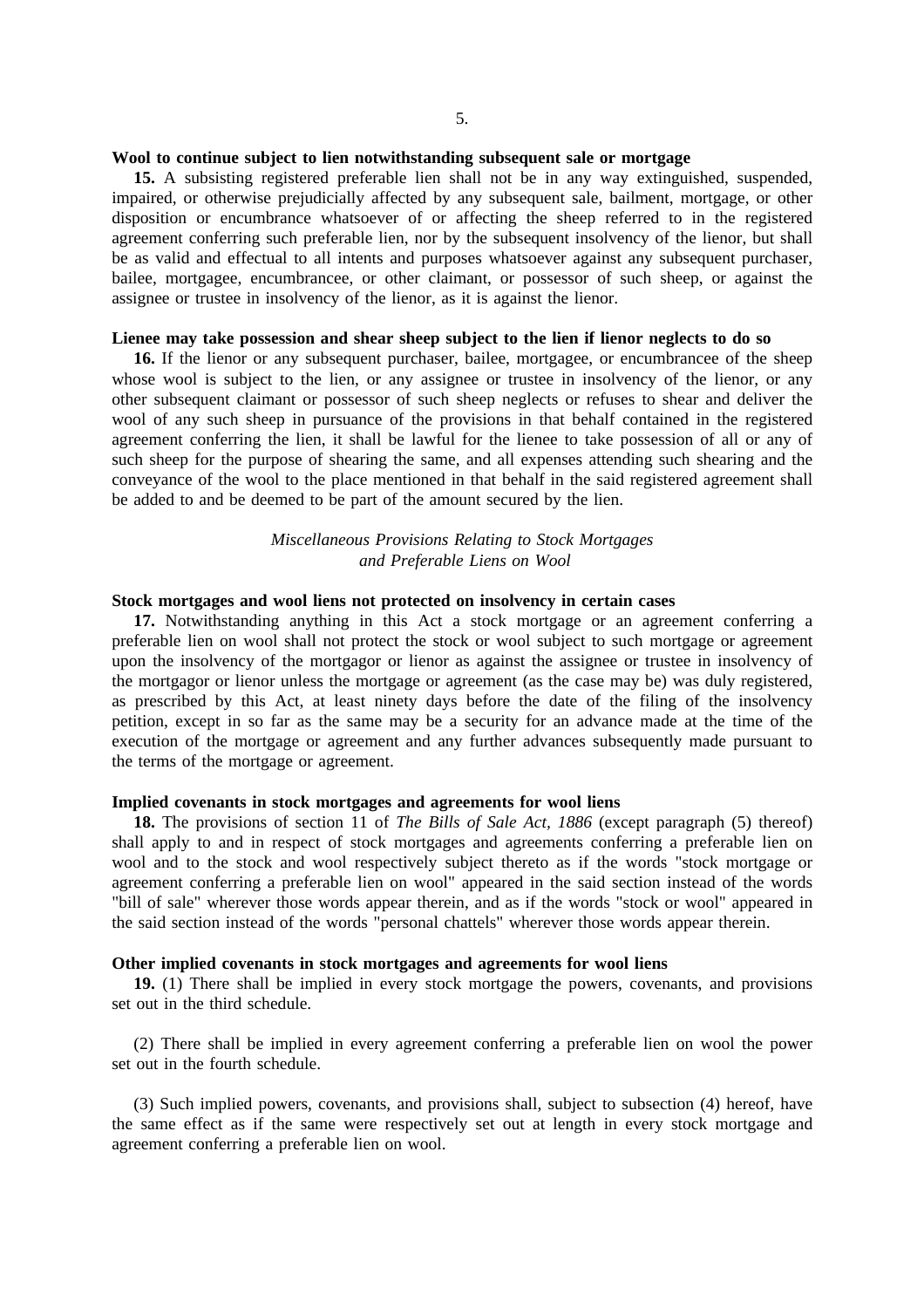(4) Every power, covenant, and provision by this Act implied in a stock mortgage or an agreement conferring a preferable lien on wool may be negatived or modified by express words in the mortgage or agreement.

### **Meaning of "abbreviated expressions"**

**20.** Such of the expressions defined in the fifth schedule hereto as are used in any stock mortgage or agreement conferring a preferable lien on wool, or in any of the covenants, provisos, agreements, or powers implied therein by this Act shall, unless the contrary is expressed in such mortgage or agreement, or unless manifestly inconsistent with the context, have the meanings given to the same in the said fifth schedule, and such meanings shall be implied in such mortgage or agreement as fully and effectually as if the same were set out therein.

# **Covenants to be several as well as joint**

**21.** Where there are two or more mortgagors or lienors or two or more mortgagees or lienees under any stock mortgage or agreement conferring a preferable lien on wool, then any covenants, conditions, provisos, agreements, and powers expressed in such mortgage or agreement, or implied therein by this Act, and imposing an obligation on such persons, or enuring for their benefit, shall, except in so far as a contrary intention appears, be deemed to impose such obligation, or confer such benefit, as the case may be, severally as well as jointly.

# **Covenants to bind executors**

**22.** Except in so far as a contrary intention appears, all covenants, conditions, provisos, agreements, and powers expressed in any stock mortgage or agreement conferring a preferable lien on wool, or implied therein by this Act, shall bind the executors, administrators, and assigns of the person or the successors and assigns of a company or corporation upon whom such covenants, conditions, provisos, agreements, and powers impose an obligation, and shall operate for the benefit of the executors, administrators, and assigns of the person or the successors and assigns of the company or corporation for whose benefit the same enure.

#### **Execution**

**23.** Every stock mortgage and agreement conferring a preferable lien on wool shall be executed in duplicate and when registered shall have the effect of and be deemed to be a deed duly executed by the parties who have signed the same.

## **Attesting witness**

**24.** (1) The execution of a stock mortgage or agreement conferring a preferable lien on wool, or any transfer or discharge thereof—

*(a)* shall be attested by at least one credible witness, not being a party thereto;

\*\*\*\*\*\*\*\*\*\* \*\*\*\*\*\*\*\*\*\*

# **Certain provisions of Bills of Sale Act to apply to mortgages and agreements for liens**

**25.** The provisions of Parts III, IV, and VI of *The Bills of Sale Act, 1886*, and of the third, fourth, and fifth schedules to the said Act shall apply, *mutatis mutandis*, to stock mortgages and agreements conferring a preferable lien on wool under this Act as if the same were bills of sale and the stock and wool subject thereto were personal chattels: Provided that the registrar shall keep a separate alphabetical index with respect to registered stock mortgages, and a separate alphabetical index with respect to registered agreements conferring a preferable lien on wool.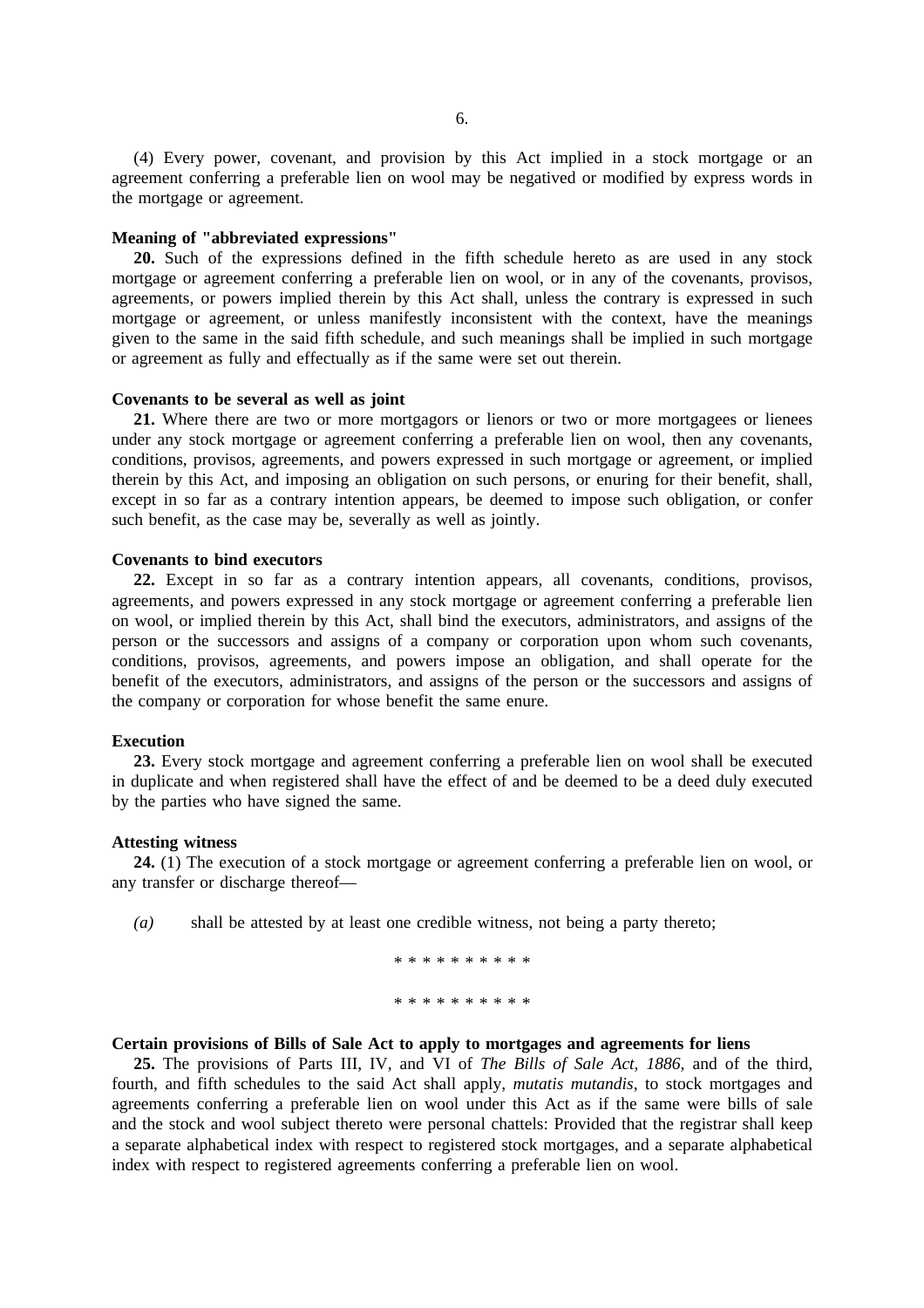# *Consequential Amendments of The Bills of Sale Act, 1886*

# **Amendment of Bills of Sale Act, 1886, s. 2—Definition of "bill of sale"**

**26.** The definition of "bill of sale" contained in section 2 of *The Bills of Sale Act, 1886*, is amended by inserting after the word "thereof," in the fourteenth line of the said definition, the words "stock mortgages, agreements conferring a preferable lien on wool".

# **Amendment of Bills of Sale Act, 1886, s. 2—Definition of "personal chattels"**

**27.** The definition of "personal chattels" contained in section 2 of *The Bills of Sale Act, 1886*, is amended—

- *(a)* by inserting after the word "horses" in the first line thereof the word "or";
- *(b)* by striking out the word "sheep" in the same line; and
- *(c)* by adding at the end of the definition the following passage:—"nor sheep, pigs, goats, camels, mules or donkeys, nor wool on the sheep's back, nor more than ten horses or more than ten head of cattle belonging to one owner".

#### **Amendment of Bills of Sale Act, 1886, s. 9—Contents of bill of sale**

**28.** Subdivision (3) of section 9 of *The Bills of Sale Act, 1886*, is amended by inserting after the word "horses" the word "or," and by striking out the words "sheep or other animals".

#### **Amendment of Bills of Sale Act, 1886, s. 10—Property assignable**

**29.** Section 10 of *The Bills of Sale Act, 1886*, is amended by inserting in paragraph (2) thereof after the word "horses" the word "or," and by striking out the words "or sheep" in the said paragraph.

# **Repeal of Bills of Sale Act, 1886, s. 32 and of Ordinance No. 4 of 1855-6—Preferable liens on wool**

**30.** Section 32 of *The Bills of Sale Act, 1886*, and also the Ordinance No. 4 of 1855-6, in so far as the same was revived by that section, are hereby repealed.

## **Amendment of Bills of Sale Act, 1886—First Schedule**

**31.** The first schedule to *The Bills of Sale Act, 1886*, is amended by inserting after the word "horses" the word "or", and by striking out in the footnote at the end of the said schedule the words "or sheep".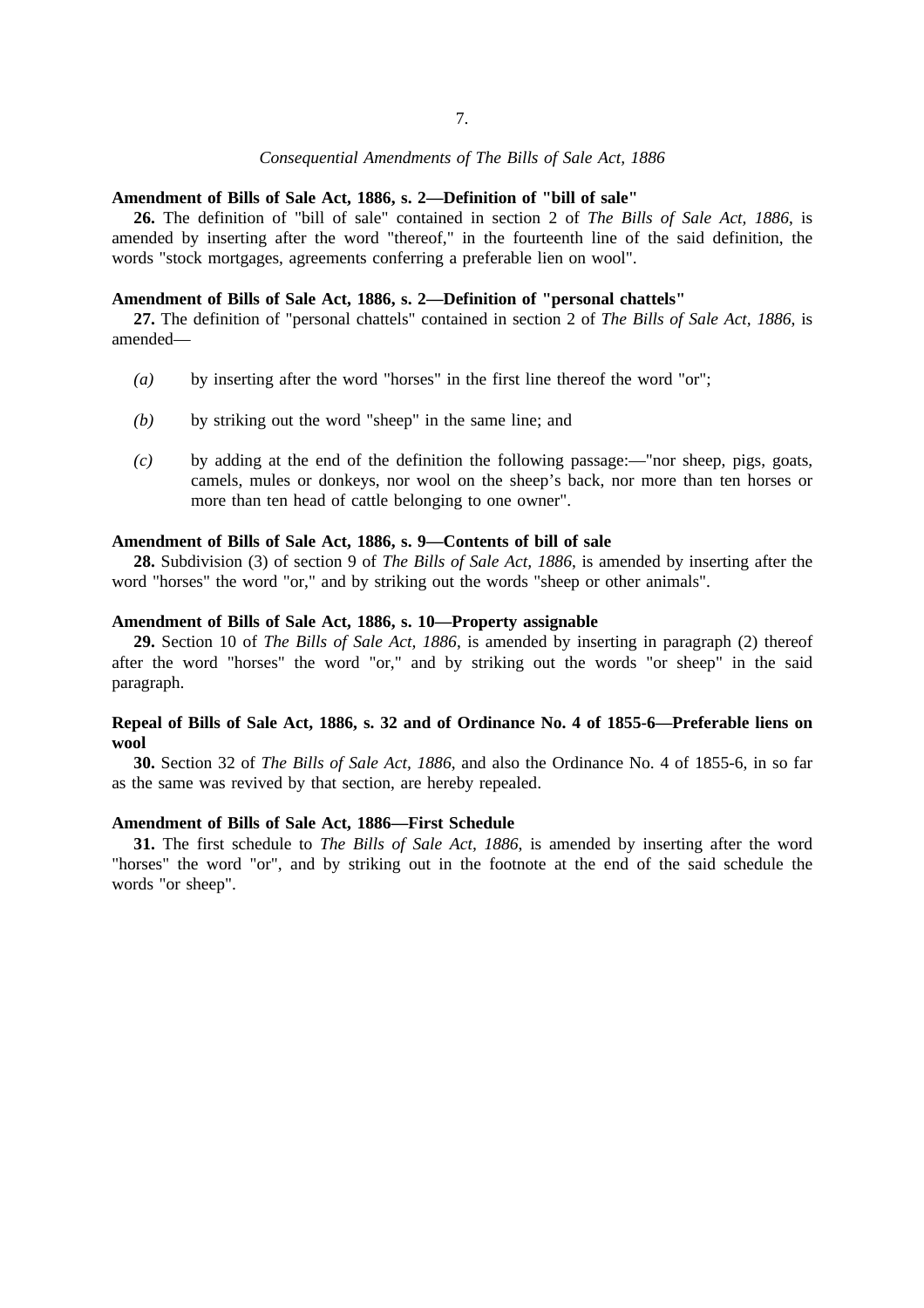# 8.

#### SCHEDULES

# THE FIRST SCHEDULE

# STOCK MORTGAGE

I [*state the full or usual Christian names of the mortgagor, his proper surname, residence or place of business, and occupation*], in consideration of [*here state amount of antecedent debt or contemporaneous advance (if any)*] lent to me by [*here state the full or usual Christian names of the mortgagee, his proper surname, residence or place of business and occupation*] (the receipt whereof I do hereby acknowledge) and further advances, do hereby transfer and assign unto [*the mortgagee*] all and singular the stock described in the Schedule hereto which are (*or* are intended to be) depastured or kept at [*describe the land or premises*], and all my right, title, claim, and demand to the same, to have, hold, take, and receive the said stock unto [*the mortgagee*], subject to the provisos, terms, covenants, conditions, and agreements herein expressed or implied: Provided that if I shall pay to the said [*mortgagee*] the sum of \$ on the

day of 19 (*or on demand or at such other time as provided for by the stock mortgage*), and ereon, or on so much as may be due in respect thereof, at the rate of \$ per centum per annum, interest thereon, or on so much as may be due in respect thereof, at the rate of  $\$$ payable in payments on during this security, and also all other moneys for the time being due and owing on the security hereof, then these presents shall become void.

#### [*Herein insert any other necessary covenant*]

And it is agreed that, upon payment of the moneys hereby secured, the said [*mortgagee*] will, at my cost and my request, execute a discharge to me of this security, and that it shall be lawful for me to retain possession of the said stock until default shall be made in the expressed or implied terms, covenants, conditions, and agreements of this security. In witness thereof I have hereunto subscribed my name the day of  $19$ 

Signed by the said [*mortgagor*] in the presence of

#### THE SCHEDULE

#### *Stock Comprised in this Stock Mortgage*

[Here give a description of the stock assigned, describing them severally by brand or earmark or by sex, age, name, colour, or other mode of description, so as to be reasonably capable of identification.]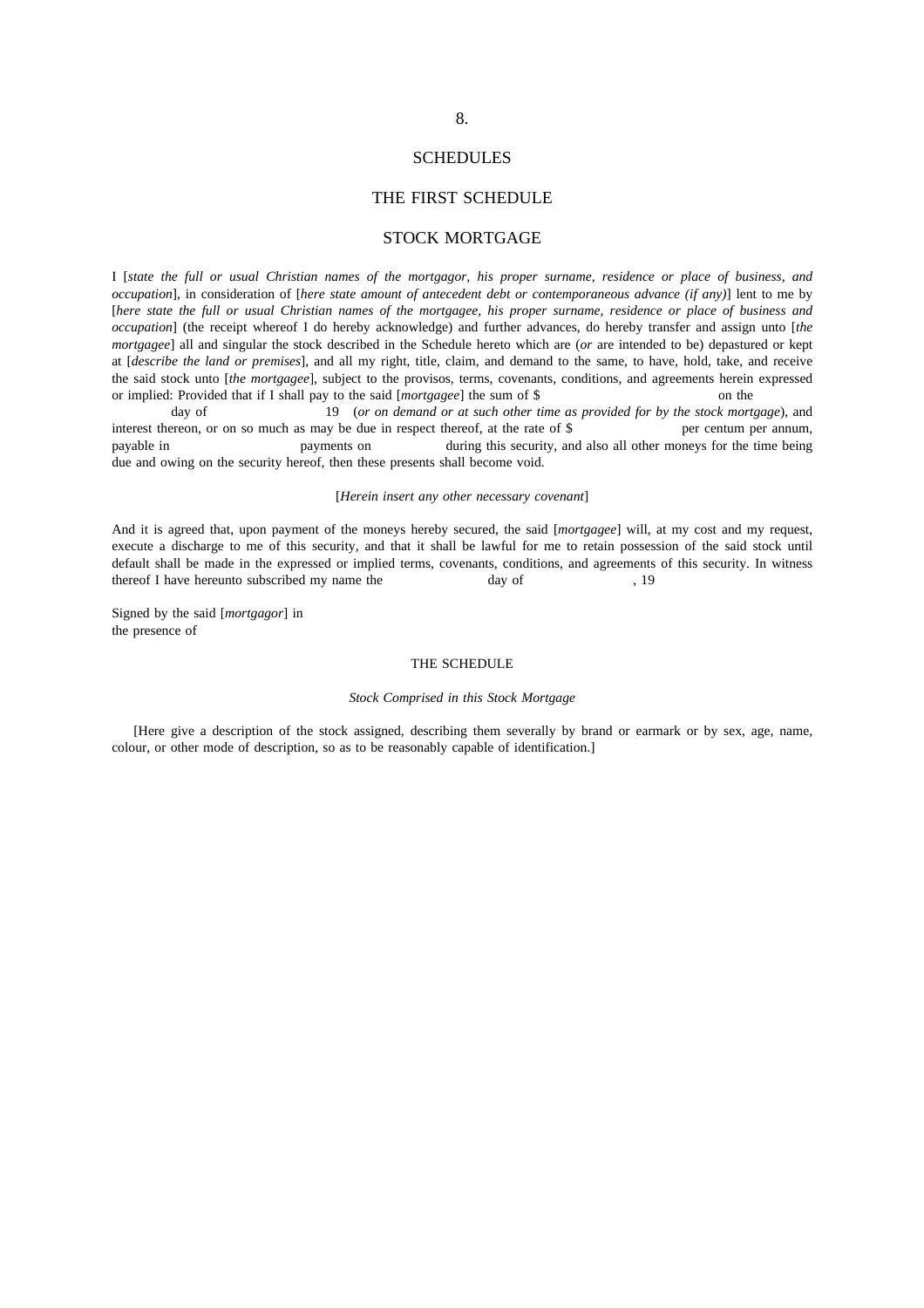#### THE SECOND SCHEDULE

# AGREEMENT CONFERRING PREFERABLE LIEN ON WOOL

I [*state the full or usual Christian names of the lienor, his proper surname, residence or place of business, and occupation*], in consideration of the sum of *bona fide* value, which I acknowledge to have received in cash or negotiable securities or chattels from of (hereinafter referred to as "the lienee"), and of further advances [if any] hereafter made by the lienee, I do hereby give to the lienee a preferable lien (to the extent of the said sum and further advances [if any] and the interest, discount, commission, and charges payable in respect thereof or of the wool hereinafter mentioned) on the wool of the ensuing clip to be shorn from my flock of sheep consisting in number of or thereabouts comprising and now depasturing at in the State of South Australia under the superintendence of together with the wool of the ensuing clip of all or any additions to such flocks that may be made by purchase, natural increase or otherwise.

IT IS AGREED that the lienee shall be entitled to interest at per centum per annum from the time of each advance on the amount from time to time owing hereunder with half-yearly rests, and that the lienee shall not be obliged nor compellable to receive payment of the moneys hereby secured until the said wool shall have been sold by him, and the proceeds thereof received and placed to my credit by the lienee. AND IT IS FURTHER AGREED that the said sheep and increase and additions (if any) shall be shorn by me or at my expense, and that the wool thereof shall be delivered by me at in the said State to the order of the lienee on or before the

day of 19 , and that the lienee may sell all the said wool and apply the proceeds of such sale in payment of the charges and expenses thereof, and of all moneys due or owing by me to the lienee on this security. AND IT IS FURTHER AGREED that the wool may be insured by the lienee from sheep's back until arrival at

aforesaid at my expense. I hereby declare that the said sheep and wool are in all respects unencumbered, and that I have power to give this security.

Dated this day of one thousand nine hundred and

Witness—

Lienor

Address

Description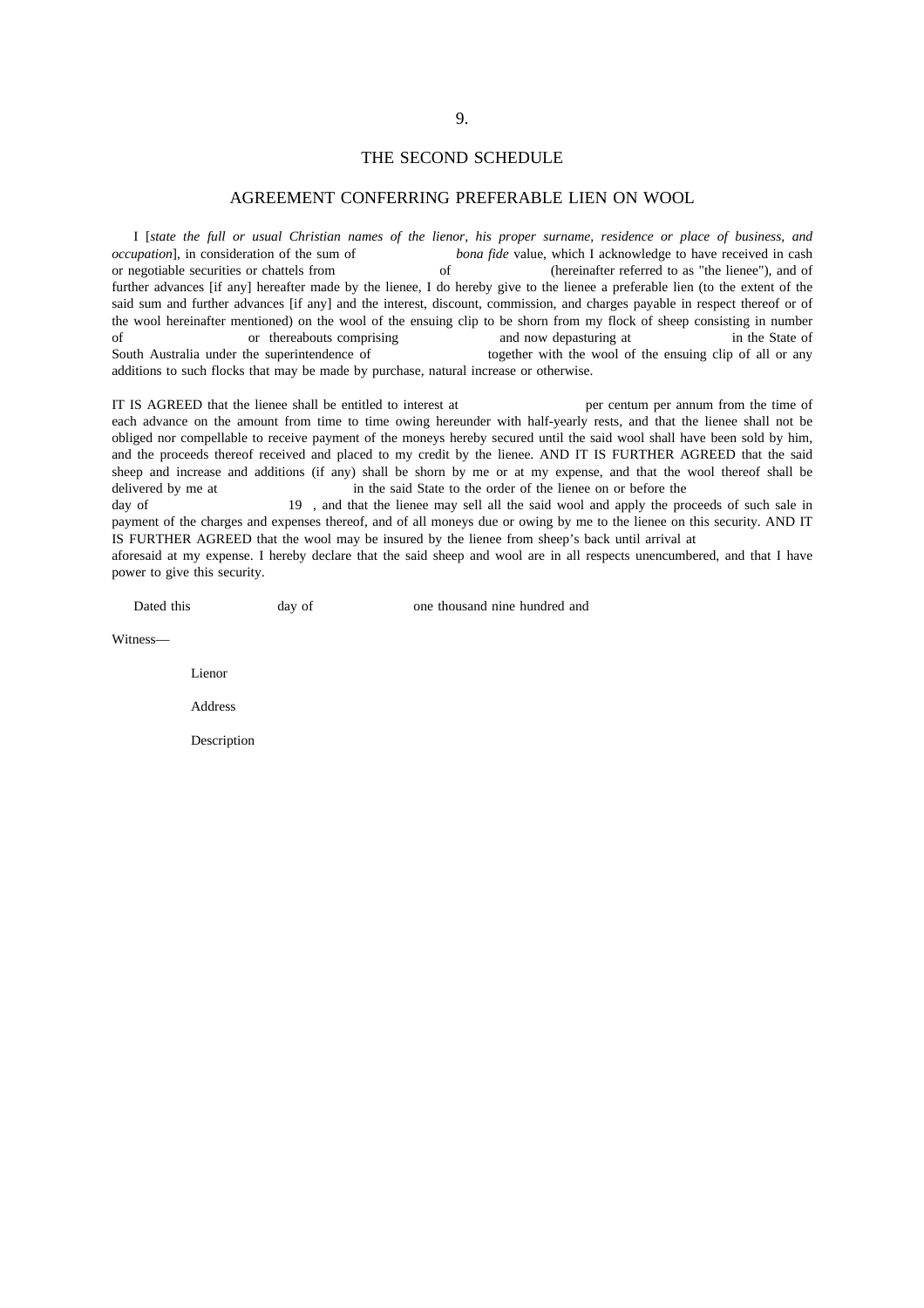#### THE THIRD SCHEDULE

# POWERS, COVENANTS, AND PROVISIONS TO BE IMPLIED IN STOCK MORTGAGES

1. That, during the continuance of this security, the mortgagee, his agents or servants, may from time to time, at reasonable times for that purpose, enter into and upon the said lands or premises, or any other lands or premises whereon the stock for the time being subject to this security are depasturing, for the purpose of viewing the state and condition of the same; and that the mortgagor will, upon receiving seven days' previous notice in writing delivered to him personally or addressed to him through the ordinary course of post or otherwise at his last-known place of abode in South Australia, give and afford to the mortgagee, his agents or servants, all reasonable assistance to enable the mortgagee, his agents or servants, to view the same accordingly.

2. That there are now depasturing upon the said lands and premises all the stock herein respectively mentioned as depasturing thereon. And that the mortgagor will not, during the continuance of this security, without first obtaining the mortgagee's consent in writing in each case, further encumber the stock for the time being subject to this security or change the general quality, character, or description of the same, or remove the same from the said lands or premises, or sell the same or any part thereof so as to reduce the value of the stock for the time being subject to this security to less than the market value of the stock originally covered by this security.

And that the mortgagor will, during the continuance of this security, at the usual and convenient season for so doing, well and properly brand, earmark, and mark, with the brand, earmark, and mark herein specified, all stock for the time being subject to this security, so that all such stock shall bear and continue to bear the brands, earmarks, and marks herein specified.

And will not without the leave in writing of the mortgagee brand, earmark, or mark, or permit to be branded, earmarked, or marked, any stock for the time being subject to this security with any brands, earmarks, or marks other than the brands, earmarks, and marks herein specified.

And will at all times during the continuance of this security take, use, and adopt all due and proper means for keeping and maintaining all stock now depasturing or that may during the continuance of this security be brought upon the said lands or premises or any part thereof, free from disease, and in clean and healthy condition: And will, during the continuance of this security, at the usual and convenient season for so doing, tail all lambs for the time subject to this security which are untailed: And will, at all times during the continuance of this security, pay and defray all expenses in and about the good and proper conduct and management of the said lands, stock, and premises, and employ and maintain on the said lands or premises efficient and proper assistance to assist in the said conduct and management: And will at least twice in every year, on demand by the mortgagee, render and deliver to him a return or account in writing setting forth the number, ages, and sexes of the stock for the time being subject to this security and the places where the same are depasturing or kept.

3. That all stock belonging to the mortgagor, branded, earmarked, or marked as aforesaid, of which possession has been taken, under the power in that behalf herein contained, shall be subject to the same powers, provisions, declarations, and agreements as are herein expressed or implied of and concerning the stock and increase of stock herein expressed to be assigned, and may be dealt with in the same manner in all respects as if the stock of which possession is taken as aforesaid had formed part of the stock hereby assigned: And that the mortgagor will, at his own cost and charges, do and execute all such deeds, matters, and things as may be necessary, or as the mortgagee may think proper, for the further, better, and more perfectly assigning and assuring to the mortgagee the stock and increase of stock, and all and singular other the premises hereby assigned or intended so to be, or the stock for the time being on the said lands or premises, and any stock branded, earmarked, or marked as aforesaid, of which possession has been taken as aforesaid, so that the same may be held by the mortgagee upon and for the same end, intents, and purposes, and with, under, and subject to the same powers, provisos, agreements, and declarations, as are herein expressed or implied of and concerning the stock and premises herein expressed to be assigned: That in case the mortgagee exercises any power of entry or taking possession vested in him hereunder, then he, or any person or persons appointed by him for the purpose, may continue in possession of the said stock and of the lands or premises whereon the same are depasturing or kept until the sale thereof, and manage, conduct, and carry on the said lands and stock, and employ servants and assistants, and provide all necessary stores in that behalf in all respects as the mortgagor could do if such power had not been exercised; and the mortgagee for any such purpose shall be entitled without any interference by the mortgagor to use all branding, earmarking, marking and other implements and plant on or used in connection with the said lands or premises; and, further, that the costs, charges, and expenses of so doing, from the time of such entry and taking possession until the sale and delivery of the said stock and premises to any purchaser thereof, shall, together with interest thereon after the rate aforesaid, until payment, be a charge upon the stock for the time being subject to this security.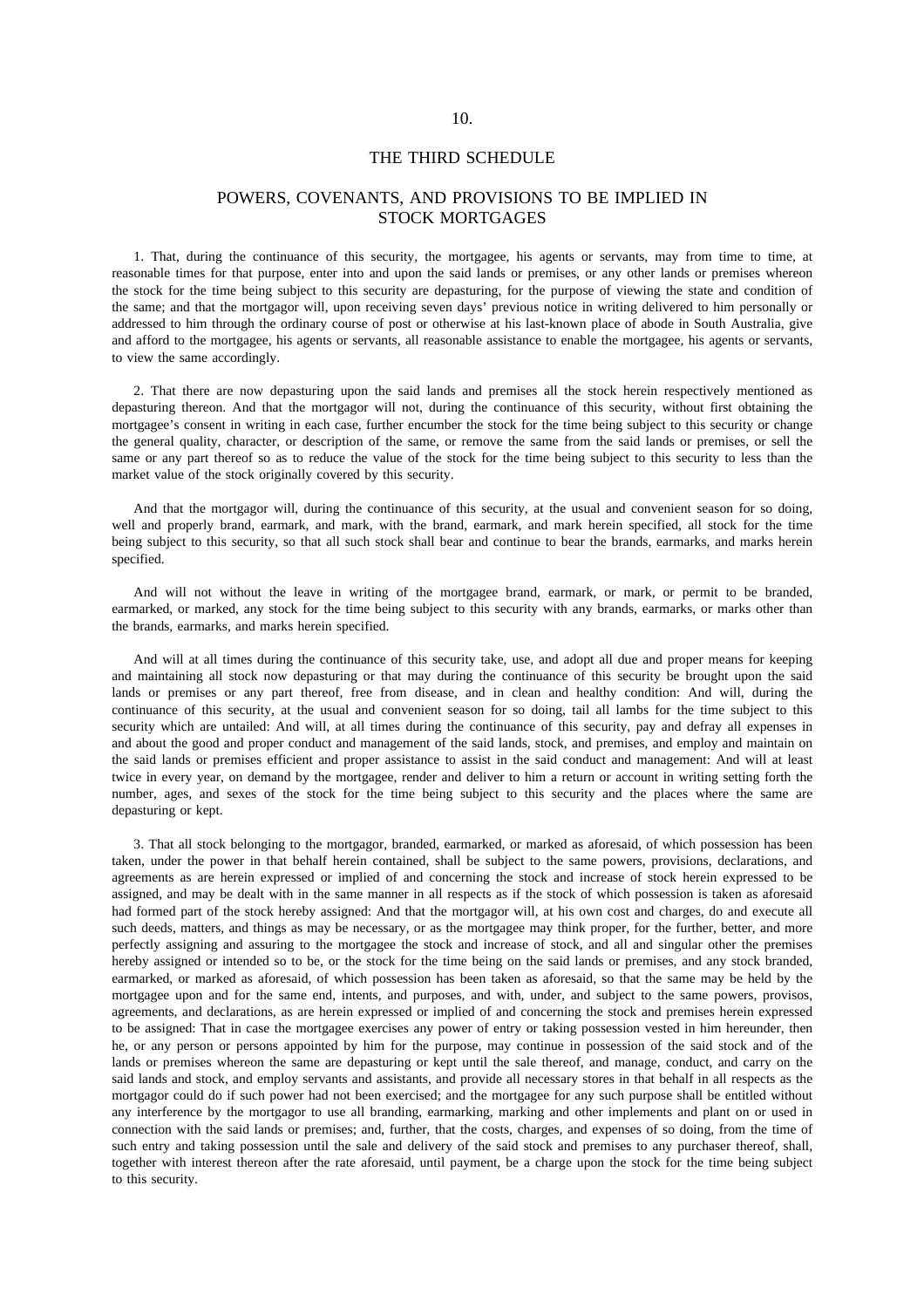# 11.

# THE FOURTH SCHEDULE

# POWER TO BE IMPLIED IN AGREEMENT FOR LIEN ON WOOL

If the lienor does not pay to the lienee the moneys hereby secured, with interest and commission thereon and other customary and proper charges as herein mentioned, at the time herein mentioned for payment of the same, the flock of sheep mentioned in this agreement and the increase thereof, and all other sheep which, if this agreement were a stock mortgage comprising sheep, would be included therein, shall be shorn either by the lienor or by the lienee, at the option of the lienee, but in either case at the expense of the lienor, at the usual and proper season for so doing; and the wool of such sheep shall with all convenient speed be properly sorted and packed in good bales, marked with the proper brand of such wool, and shall be delivered by the lienor to the lienee or his order at the place of delivery herein mentioned [*or, if no such place is mentioned in the agreement,* at such place as the lienee directs]; and the lienee may either sell the same in South Australia, in one or more lots, by public auction or private contract, or partly in the one way and partly in the other, and upon such terms and conditions as to credit and otherwise as he thinks fit, or may cause the same to be shipped or exported to any place or places out of South Australia, to be sold by his agents in the manner and on the terms aforesaid, without being responsible for any loss or deficiency occasioned either by the shipment of the said wool or by any sale or sales thereof, whether in South Australia or elsewhere, or by the act, neglect, or default of any agent, broker, or other person; and may from the proceeds pay himself the moneys hereby secured, and any rent payable to any landlord, and any moneys payable to any mortgagee or other person that he may be compelled to pay in order to protect his security over the said wool, and all costs, mercantile and other charges, and expenses incurred in and about the shearing of the said sheep, and the packing, carrying away, sale, and shipment of the said wool, or on any other account connected with the realisation thereof, and shall pay over the balance, if any, to the lienor.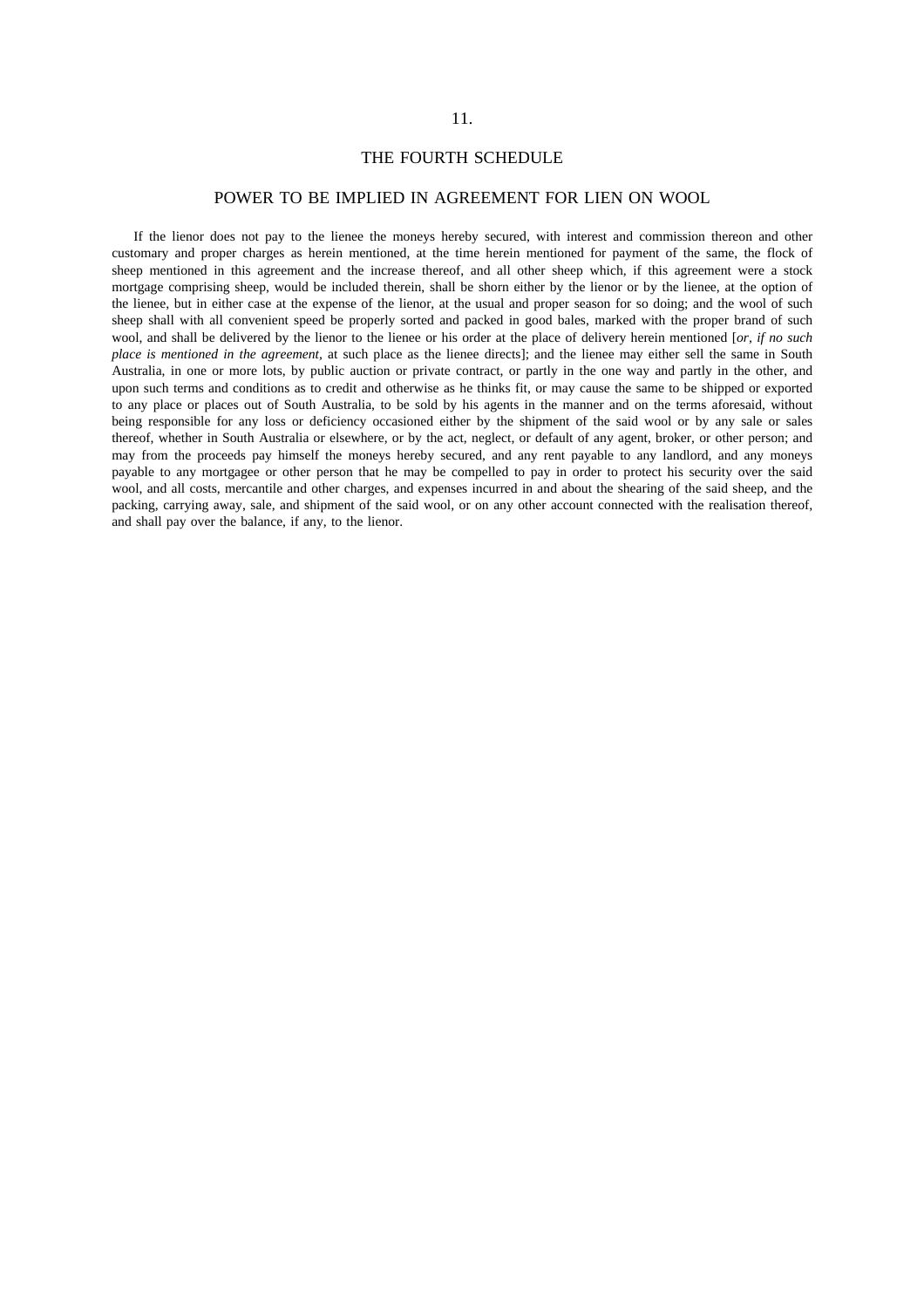#### THE FIFTH SCHEDULE

# MEANING OF ABBREVIATED EXPRESSIONS

1. The words "upon demand" mean upon demand being made by notice in writing signed by the person entitled to make the demand, or any agent or clerk or servant of such person, served upon the person upon whom the demand is to be made, either personally or by posting the same in a duly registered letter addressed to him at his usual or last-known place of abode in South Australia.

2. The words "further advances" mean such further sum or sums of money as may be advanced or paid by the mortgagee or lienee to the mortgagor or lienor after the execution of this instrument, and include also such sums as may become owing by the mortgagor or lienor to the mortgagee or lienee during the continuance of this security for goods supplied, for bills and notes discounted and paid, and for other loans, credits, and advances that may during the continuance of this security be made by the mortgagee or lienee to or for the accommodation or at the request of the mortgagor or lienor.

3. The words "will, upon demand, pay the balance due upon the account-current between them" mean that the mortgagor or lienor will, on demand, pay to the mortgagee or lienee the balance on the account-current of the mortgagor or lienor with the mortgagee or lienee for the time being owing for and on account of the moneys advanced on the execution hereof, or intended to be hereby secured, and for further advances as defined by the *Stock Mortgages and Wool Liens Act, 1924*, and for interest, commission, and other lawful charges from the day of such demand being made till the actual payment thereof, at the rate mentioned in this instrument without any deduction; and it is hereby declared and agreed that the said account-current shall be made up with half-yearly rests on the half-yearly days mentioned for that purpose in this instrument, in each year [*or if no such days are mentioned in the instrument, then* on the 31st day of March and the 30th day of September in each yearl, until the final balance of account is fully paid; and that this instrument shall be a continuing security for all moneys for the time being owing by the mortgagor or lienor, notwithstanding that the current account between them may have at any time theretofore been in credit by payments, settlement of account, or otherwise; and also that upon every such half-yearly day interest shall be considered as converted into principal, and the balance shall be chargeable with interest as aforesaid as upon further advances, and also that in making up such account interest at the rate specified in this instrument shall be calculated on the daily debtor balances; and also that, upon any such demand as aforesaid, all bills of exchange or promissory notes given by the mortgagor or lienor to the mortgagee or lienee and then current may, at the option of the mortgagee or lienee, and shall in case of entry into possession or sale by the mortgagee or lienee, be considered as matured or become due, subject to a rebate of interest upon the amount thereof for the time during which the same have to run, to be calculated at the rate at which interest is payable under this instrument, and that the amount of such bills or promissory notes, subject to such rebate, may be charged to the mortgagor or lienor in such account at the time of making such demand.

4. The words "will brand, earmark, and mark" mean that the party liable to brand, earmark, and mark will keep all the stock subject to this security at all times while this instrument remains in force distinctly branded, earmarked, and marked with the brands, earmarks, and marks specified in this instrument, failing which it shall be lawful for, but not imperative on, the other party hereto to enter upon any lands or premises where any stock subject to this security are, and to take possession of the same, and brand, earmark, and mark the same with the brands, earmarks, and marks specified in this instrument, with the right to use all branding, earmarking, marking, and other implements and plant requisite therefor, and all costs, charges, and expenses occasioned to him by so doing, shall be recoverable from the party liable to brand, earmark, and mark as if the same had been advanced by way of loan as a further advance on the security of this instrument.

5. The words "stock subject to this security" mean and include not only the stock described or referred to in this instrument or in any inventories or schedules hereto, but also all stock which are by the provisions of the *Stock Mortgages and Wool Liens Act, 1924*, or otherwise deemed to be comprised and included in this instrument.